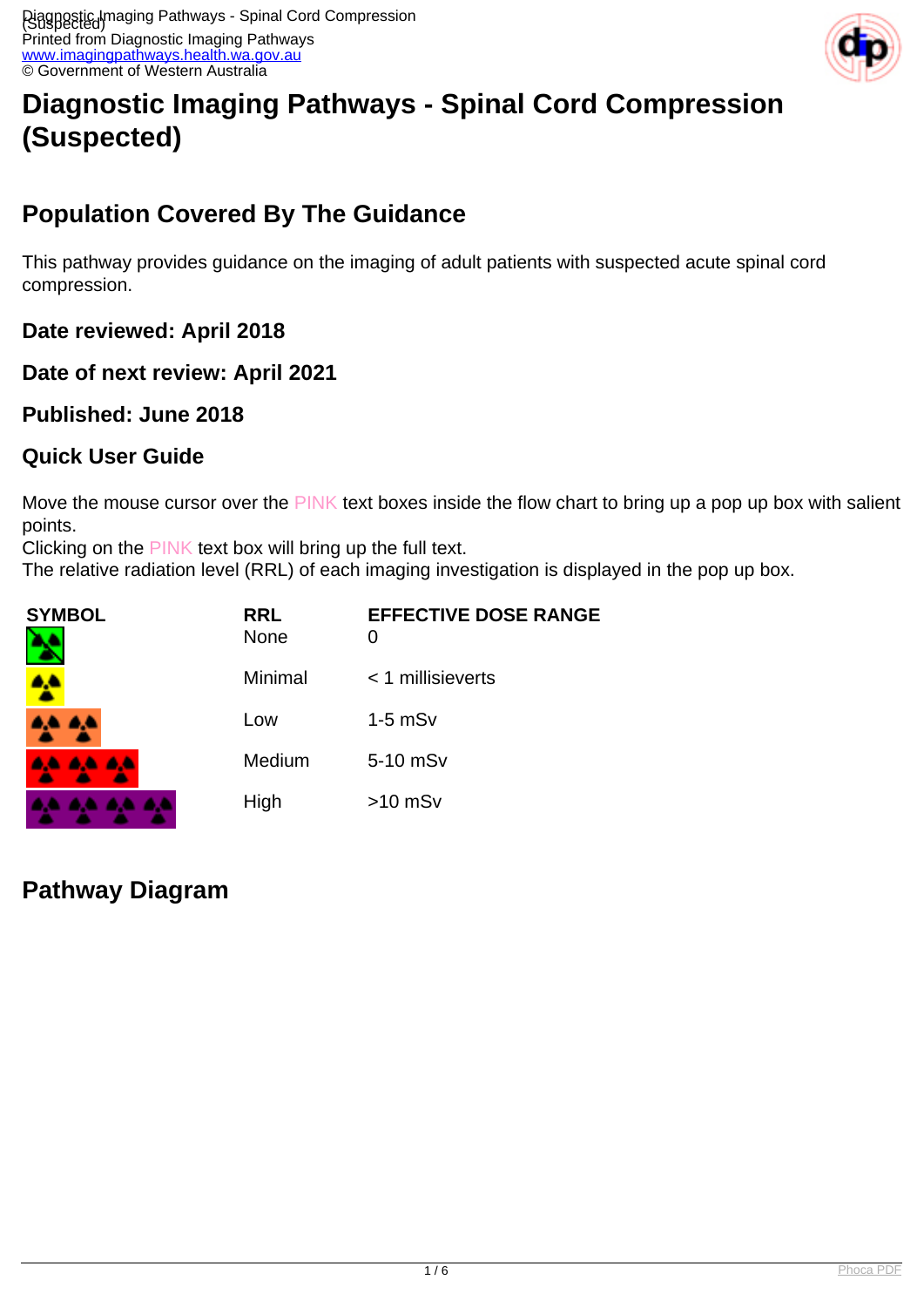Diagnostic Imaging Pathways - Spinal Cord Compression (Suspected) Printed from Diagnostic Imaging Pathways [www.imagingpathways.health.wa.gov.au](http://www.imagingpathways.health.wa.gov.au/) © Government of Western Australia



# **Image Gallery**

Note: These images open in a new page



#### **1a Cervical Spinal Stenosis**

Image 1a and 1b (Magnetic Resonance Imaging): Severe spinal stenosis at C3/4 with complete effacement of the CSF space around the cord (arrow). There is high signal within the cord distal to the stenosis which may reflect cord oedema. Mild spinal stenosis at C5/6 and C6/7 (arrows) are also



# **Teaching Points**

- A detailed history and thorough clinical examination is required prior to imaging
- Patients should be urgently assessed by a senior clinician, which includes emergency or medical physicians and surgeons



Date reviewed: April 2018

Please note that this pathway is

subject to review and revision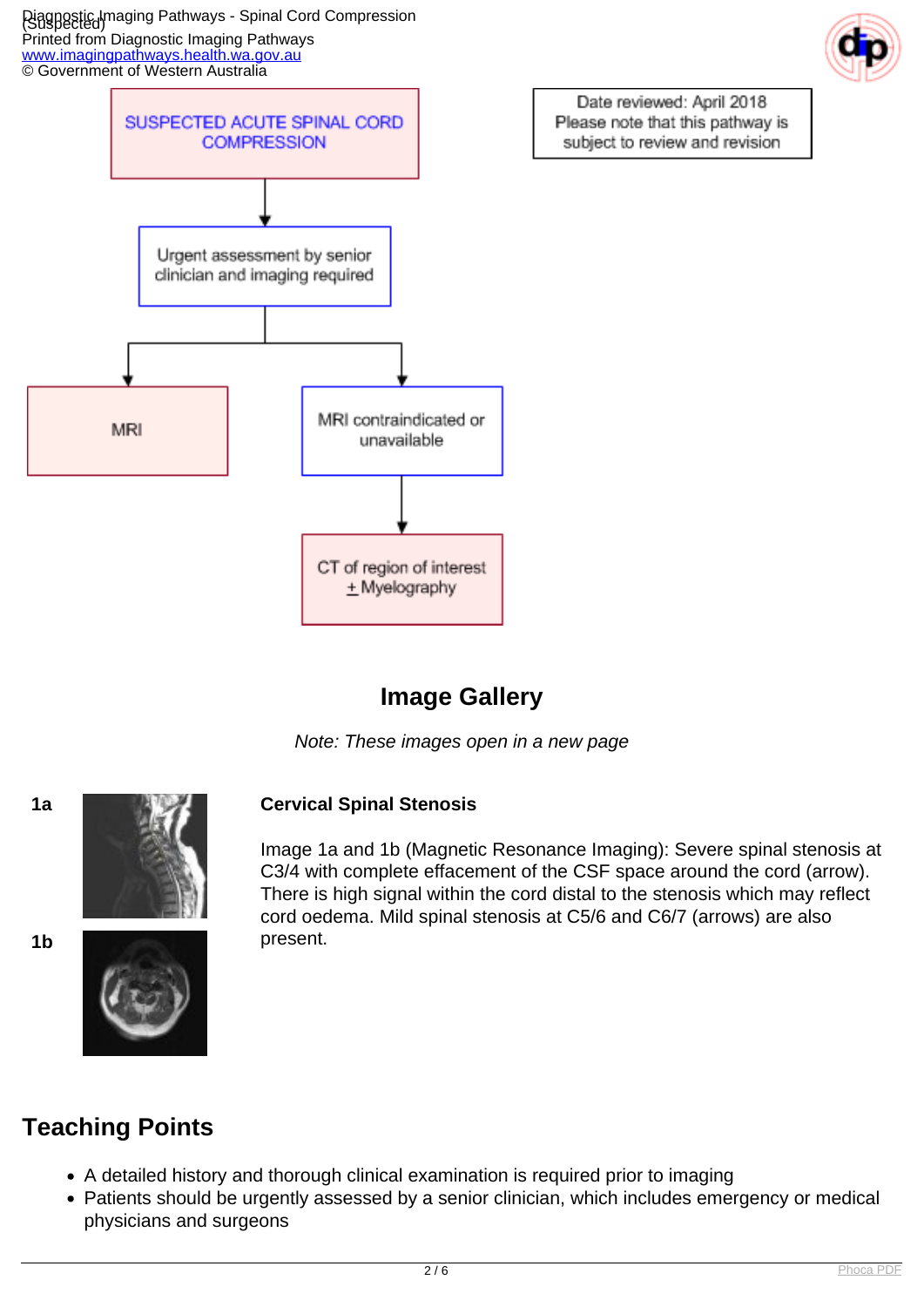Piagnostic Imaging Pathways - Spinal Cord Compression Printed from Diagnostic Imaging Pathways [www.imagingpathways.health.wa.gov.au](http://www.imagingpathways.health.wa.gov.au/) © Government of Western Australia



- MRI is the first line modality in the assessment of suspected spinal cord compression
- If MRI is contraindicated, CT +/- myelography may be an alternative

### **Magnetic Resonance Imaging**

- The imaging modality of choice for the investigation of suspected spinal cord or cauda equina compression [1-3](index.php?option=com_content&view=article&id=80&tab=references)
- T1- and T2- weighted sagittal images are generally used with axial images also obtained through identified regions of interest [4](index.php?option=com_content&view=article&id=80&tab=references)
- Gadolinium contrast is preferred for visualisation of intradural and column metastases [3-6](index.php?option=com_content&view=article&id=80&tab=references) although tumour can be detected in many cases without gadolinium [3](index.php?option=com_content&view=article&id=80&tab=references)
- MRI is widely accepted as the best modality to evaluate spinal cord compression although there is a paucity of recent studies on the accuracy of current MRI technology for diagnosing spinal cord compression from metastatic and degenerative disc disease
- In metastatic disease, one third of patients have multilevel disease so the whole spine should be imaged [3, 7, 8](index.php?option=com_content&view=article&id=80&tab=references)
- Advantages:
	- Non invasive
	- It can identify bone lesions without epidural extension, intramedullary metastases and sometimes leptomeningeal disease
	- Excellent soft tissue contrast resolution
	- $\circ$  The entire spine can be imaged and multiple sites of compression identified  $9-11$
- Contraindicated with ferromagnetic prostheses such as some pacemakers, aneurysm clips, cochlear implants or ocular foreign bodies. Claustrophobia and the long scanning time may not be tolerated by some patients

### **Computed Tomography and Myelography**

- If MRI is contraindicated or unavailable then computed tomography (CT) may be an alternative [12](index.php?option=com_content&view=article&id=80&tab=references)
- CT can also be useful in surgical planning to evaluate for spinal instability
- CT without myelography shows bony infiltration or vertebral collapse from tumour but is not sensitive for detecting cord compression [3](index.php?option=com_content&view=article&id=80&tab=references)
- A study found a sensitivity and specificity of 89 percent and 92 percent respectively for CT when compared to MRI for the detection of metastatic spinal cord compression [13](index.php?option=com_content&view=article&id=80&tab=references)
- There is evidence that CT is comparable to MRI for detecting disc herniation [14-16](index.php?option=com_content&view=article&id=80&tab=references) which is the most common cause of spinal cord compression
- CT myelography may be of use when metal prostheses result in artefact obscuring the area of interest
- CT myelography is an invasive procedure that involves the intrathecal administration of contrast medium followed by computed tomography at the level of thecal sac impingement [17](index.php?option=com_content&view=article&id=80&tab=references)
- Limitations: [4](index.php?option=com_content&view=article&id=80&tab=references)
	- Associated small risk of exacerbating the neurological deficit
	- May be contraindicated in the presence of raised intracranial pressure and coagulopathy

### **References**

#### **Date of literature search: March 2018**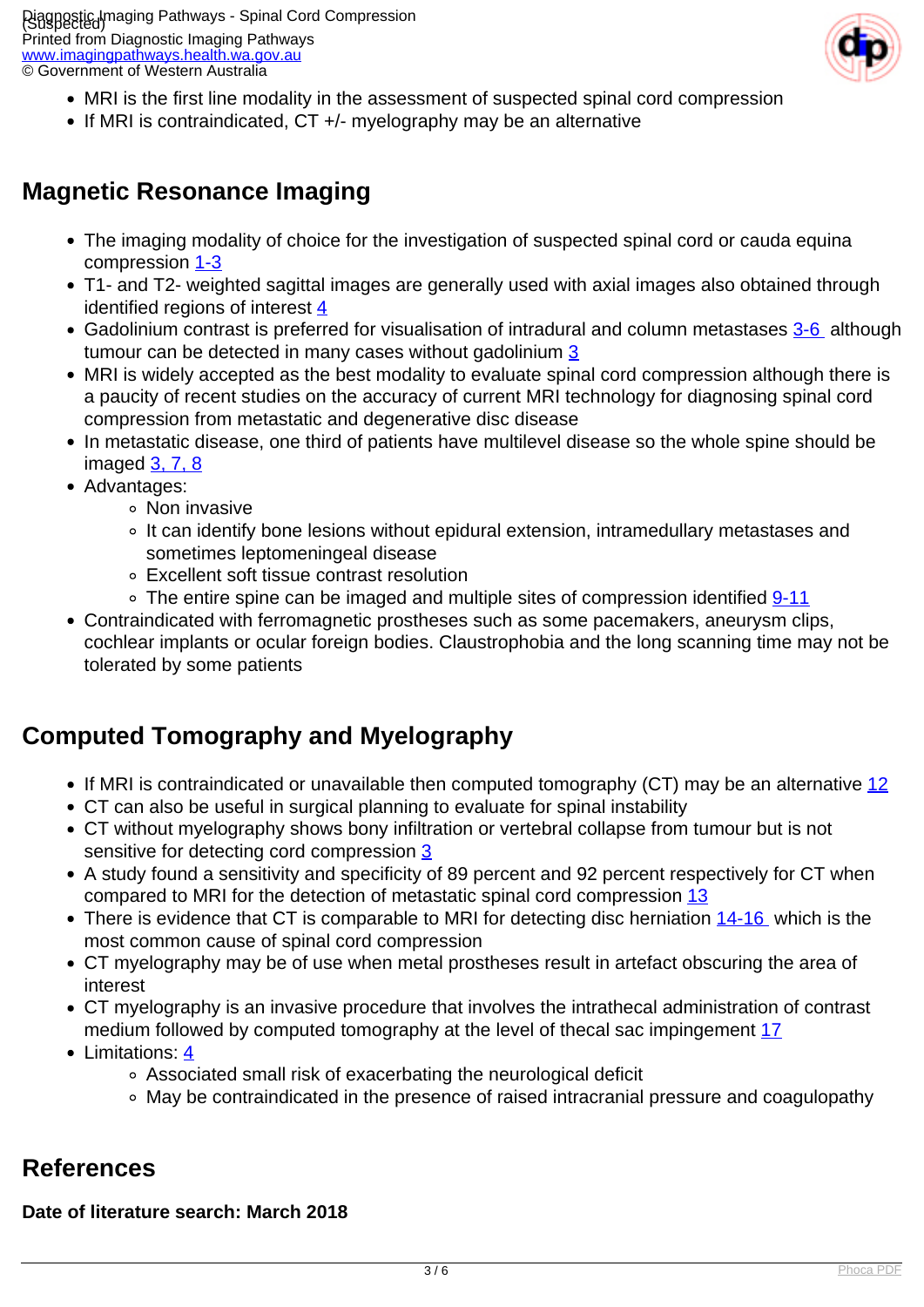

The search methodology is available on request. [Email](index.php/contact-us)

References are graded from Level I to V according to the Oxford Centre for Evidence-Based Medicine, Levels of Evidence. [Download the document](http://www.cebm.net/wp-content/uploads/2014/06/CEBM-Levels-of-Evidence-2.1.pdf)

- 1. Patel ND, Broderick DF, Burns J, Deshmukh TK, Fries IB, Harvey HB, et al. **ACR appropriateness criteria low back pain.** J Am Coll Radiol. 2016;13(9):1069-78. (Guideline). [View the reference](https://www.ncbi.nlm.nih.gov/pubmed/27496288 )
- 2. Todd NV. **Guidelines for cauda equina syndrome. Red flags and white flags. Systematic review and implications for triage.** Br J Neurosurg. 2017;31(3):336-9. (Review article). [View the](https://www.ncbi.nlm.nih.gov/pubmed/28637110 ) [reference](https://www.ncbi.nlm.nih.gov/pubmed/28637110 )
- 3. Ropper AE, Ropper AH. **Acute spinal cord compression.** N Engl J Med. 2017;376(14):1358-69. (Review article). [View the reference](https://www-ncbi-nlm-nih-gov.smhslibresources.health.wa.gov.au/pubmed/28379788?dopt=Abstract )
- 4. Schiff D. **Spinal cord compression.** Neurol Clin. 2003;21(1):67-86, viii. (Review article). [View](https://www.ncbi.nlm.nih.gov/pubmed/12690645 ) [the reference](https://www.ncbi.nlm.nih.gov/pubmed/12690645 )
- 5. Yanez ML, Miller JJ, Batchelor TT. **Diagnosis and treatment of epidural metastases.** Cancer. 2017;123(7):1106-14. (Review article). [View the reference](https://www.ncbi.nlm.nih.gov/pubmed/28026861 )
- 6. Moulopoulos LA, Kumar AJ, Leeds NE. **A second look at unenhanced spinal magnetic resonance imaging of malignant leptomeningeal disease.** Clin Imaging. 1997;21(4):252-9. (Level III Evidence). [View the reference](https://www.ncbi.nlm.nih.gov/pubmed/9215471 )
- 7. Cook AM, Lau TN, Tomlinson MJ, Vaidya M, Wakeley CJ, Goddard P. **Magnetic resonance imaging of the whole spine in suspected malignant spinal cord compression: impact on management.** Clin Oncol (R Coll Radiol). 1998;10(1):39-43. (Level II evidence). [View the](https://www.ncbi.nlm.nih.gov/pubmed/9543614 ) [reference](https://www.ncbi.nlm.nih.gov/pubmed/9543614 )
- 8. van der Sande JJ, Kröger R, Boogerd W. **Multiple spinal epidural metastases; an unexpectedly frequent finding.** Journal of Neurology, Neurosurgery, and Psychiatry. 1990;53(11):1001-3. (Level II-III evidence). [View the reference](http://www.ncbi.nlm.nih.gov/pmc/articles/PMC488285/ )
- 9. Husband DJ, Grant KA, Romaniuk CS. **MRI in the diagnosis and treatment of suspected** malignant spinal cord compression. Br J Radiol. 2001;74(877):15-23. (Level II Evidence) [View](http://www.ncbi.nlm.nih.gov/entrez/query.fcgi?cmd=Retrieve&db=pubmed&dopt=Abstract&list_uids=11227772 ) [the reference](http://www.ncbi.nlm.nih.gov/entrez/query.fcgi?cmd=Retrieve&db=pubmed&dopt=Abstract&list_uids=11227772 )
- 10. Cook AM, Lau TN, Tomlinson MJ, Vaidya M, Wakeley CJ, Goddard P. **Magnetic resonance imaging of the whole spine in suspected malignant spinal cord compression: impact on management.** Clin Oncol (R Coll Radiol). 1998;10(1):39-43. (Level IV Evidence). [View the](https://www.ncbi.nlm.nih.gov/pubmed/9543614 ) [reference](https://www.ncbi.nlm.nih.gov/pubmed/9543614 )
- 11. Heldmann U, Myschetzky PS, Thomsen HS. **Frequency of unexpected multifocal metastasis in patients with acute spinal cord compression. Evaluation by low-field MR imaging in cancer patients.** Acta Radiol. 1997;38(3):372-5. (Level III Evidence). [View the reference](https://www.ncbi.nlm.nih.gov/pubmed/9191426 )
- 12. Peacock JG, Timpone VM. **Doing more with less: diagnostic accuracy of CT in suspected cauda equina syndrome.** AJNR Am J Neuroradiol. 2017;38(2):391-7. (Level II-III evidence). [View](https://www.ncbi.nlm.nih.gov/pubmed/27789449 ) [the reference](https://www.ncbi.nlm.nih.gov/pubmed/27789449 )
- 13. Crocker M, Anthantharanjit R, Jones TL, Shoeb M, Joshi Y, Papadopoulos MC, et al. **An extended role for CT in the emergency diagnosis of malignant spinal cord compression.**  Clin Radiol. 2011;66(10):922-7. (Level III Evidence) [View the reference](https://www.ncbi.nlm.nih.gov/pubmed/21783183 )
- 14. Klein MA. **Lumbar spine evaluation: accuracy on abdominal CT.** Br J Radiol. 2017;90(1079):20170313. (Level II-III evidence). [View the reference](https://www.ncbi.nlm.nih.gov/pubmed/28830226 )
- 15. van Rijn RM, Wassenaar M, Verhagen AP, Ostelo RWJG, Ginai AZ, de Boer MR, et al. **Computed tomography for the diagnosis of lumbar spinal pathology in adult patients with low back pain or sciatica: a diagnostic systematic review.** Eur Spine J. 2012;21(2):228-39. (Level II evidence). [View the reference](http://www.ncbi.nlm.nih.gov/pmc/articles/PMC3265600/ )
- 16. Notohamiprodjo S, Stahl R, Braunagel M, Kazmierczak PM, Thierfelder KM, Treitl KM, et al. **Diagnostic accuracy of contemporary multidetector computed tomography (MDCT) for the**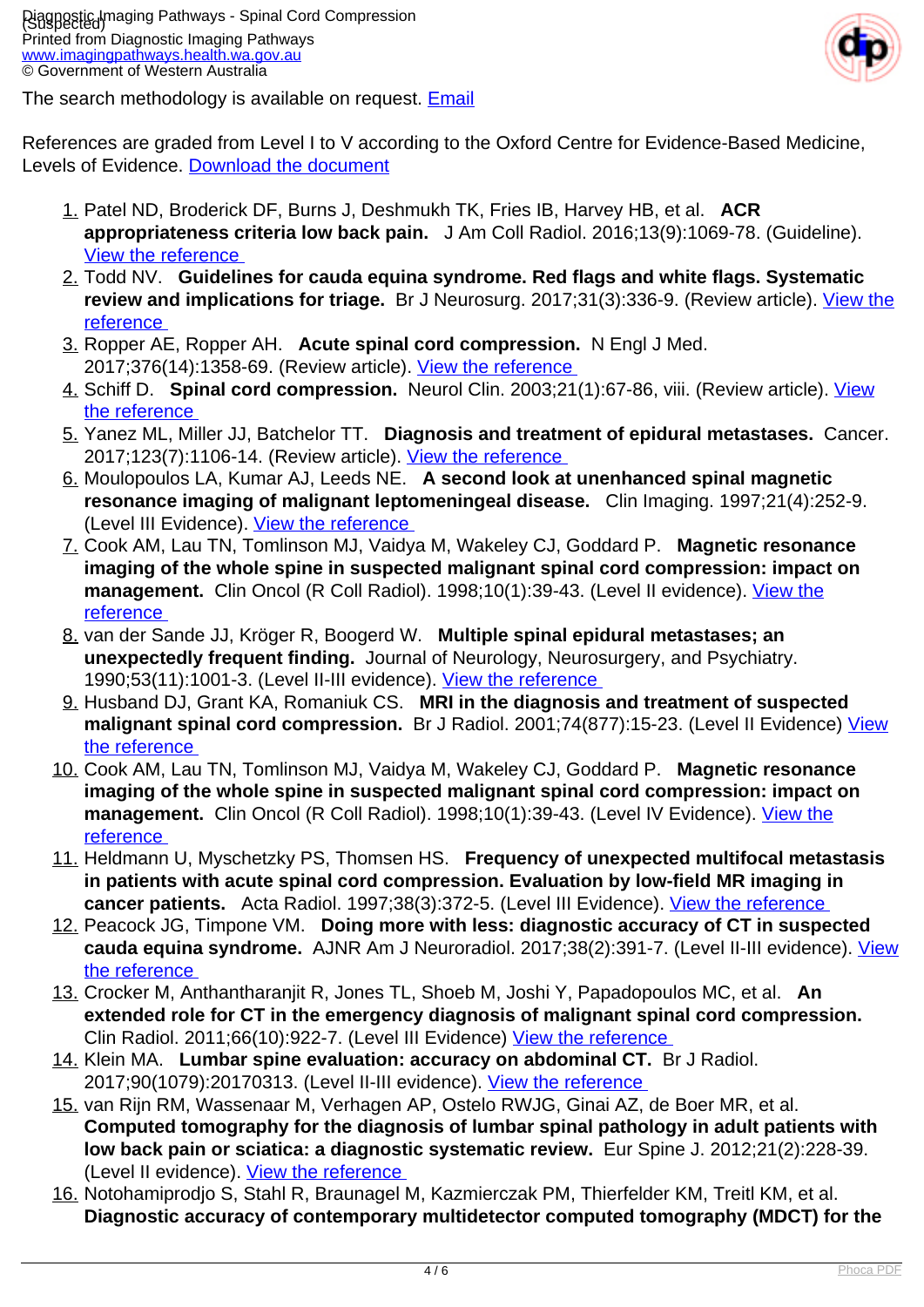

**detection of lumbar disc herniation.** Eur Radiol. 2017;27(8):3443-51. (Level II evidence). [View](https://www.ncbi.nlm.nih.gov/pubmed/27988890 ) [the reference](https://www.ncbi.nlm.nih.gov/pubmed/27988890 ) 

17. Shafaie FF, Wippold FJ, 2nd, Gado M, Pilgram TK, Riew KD. **Comparison of computed tomography myelography and magnetic resonance imaging in the evaluation of cervical spondylotic myelopathy and radiculopathy.** Spine (Phila Pa 1976). 1999;24(17):1781-5. (Level IV Evidence). View the reference

### **Information for Consumers**

| <b>Information from this website</b>                                                                                                                                                     | <b>Information from the Royal</b><br><b>Australian and New Zealand</b><br><b>College of Radiologists' website</b>                                                                                                                                                                                                                                                                            |
|------------------------------------------------------------------------------------------------------------------------------------------------------------------------------------------|----------------------------------------------------------------------------------------------------------------------------------------------------------------------------------------------------------------------------------------------------------------------------------------------------------------------------------------------------------------------------------------------|
| <b>Consent to Procedure or Treatment</b><br><b>Radiation Risks of X-rays and Scans</b><br><b>Computed Tomography (CT)</b><br><b>Magnetic Resonance Imaging (MRI)</b><br><b>Myelogram</b> | <b>Computed Tomography (CT)</b><br><b>Contrast Medium (Gadolinium versus</b><br>lodine)<br><b>Gadolinium Contrast Medium</b><br><b>Iodine-Containing Contrast Medium</b><br><b>Magnetic Resonance Imaging (MRI)</b><br><b>Radiation Risk of Medical Imaging During</b><br><b>Pregnancy</b><br><b>Radiation Risk of Medical Imaging for</b><br><b>Adults and Children</b><br><b>Myelogram</b> |

#### **Copyright**

© Copyright 2018, Department of Health Western Australia. All Rights Reserved. This web site and its content has been prepared by The Department of Health, Western Australia. The information contained on this web site is protected by copyright.

#### **Legal Notice**

Please remember that this leaflet is intended as general information only. It is not definitive and The Department of Health, Western Australia can not accept any legal liability arising from its use. The information is kept as up to date and accurate as possible, but please be warned that it is always subject to change